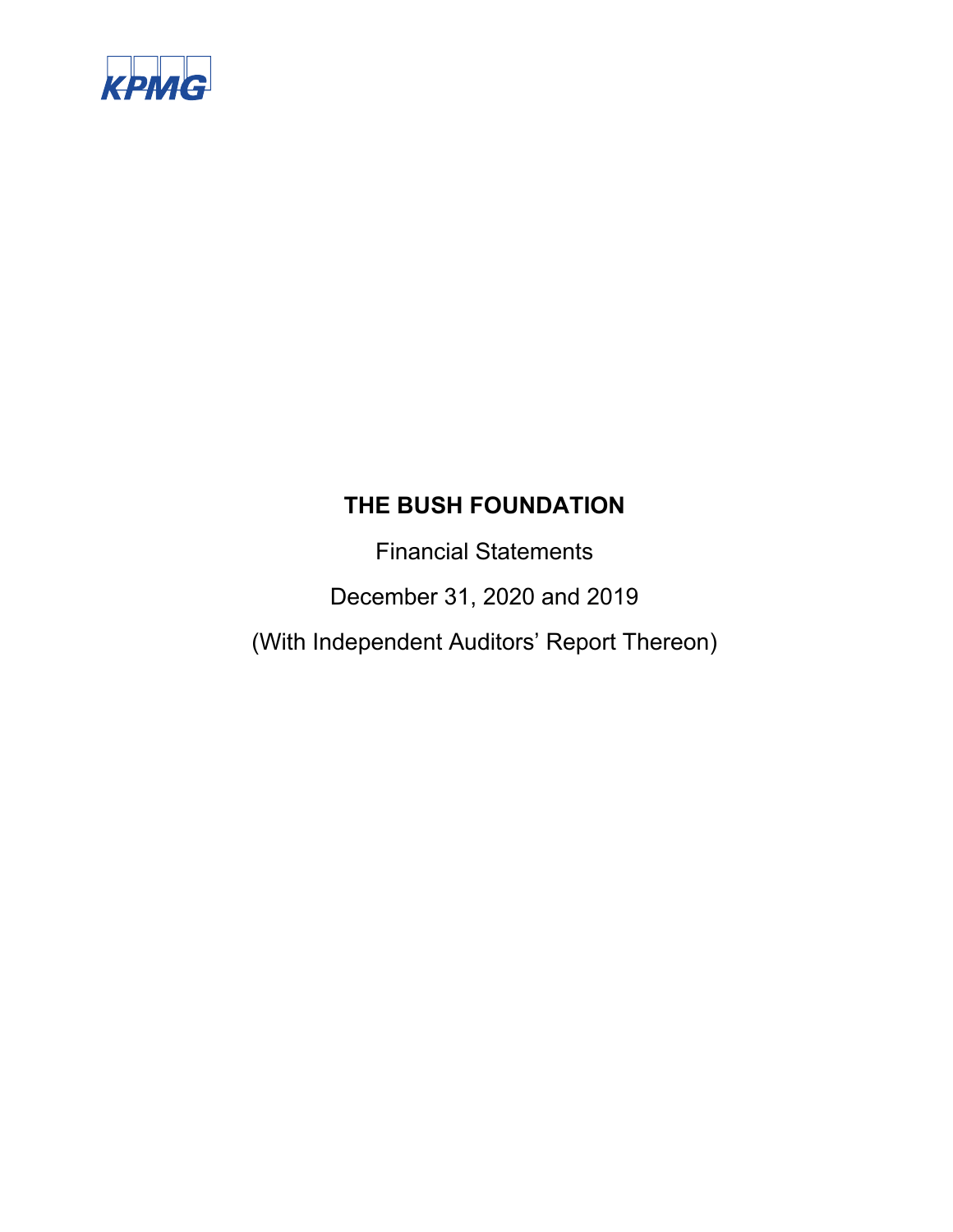

KPMG LLP 4200 Wells Fargo Center 90 South Seventh Street Minneapolis, MN 55402

### **Independent Auditors' Report**

The Board of Directors The Bush Foundation:

We have audited the accompanying financial statements of the Bush Foundation, which comprise the statements of financial position as of December 31, 2020 and 2019, and the related statements of activities and cash flows for the years then ended, and the related notes to the financial statements.

### *Management's Responsibility for the Financial Statements*

Management is responsible for the preparation and fair presentation of these financial statements in accordance with U.S. generally accepted accounting principles; this includes the design, implementation, and maintenance of internal control relevant to the preparation and fair presentation of financial statements that are free from material misstatement, whether due to fraud or error.

### *Auditors' Responsibility*

Our responsibility is to express an opinion on these financial statements based on our audits. We conducted our audits in accordance with auditing standards generally accepted in the United States of America. Those standards require that we plan and perform the audit to obtain reasonable assurance about whether the financial statements are free from material misstatement.

An audit involves performing procedures to obtain audit evidence about the amounts and disclosures in the financial statements. The procedures selected depend on the auditors' judgment, including the assessment of the risks of material misstatement of the financial statements, whether due to fraud or error. In making those risk assessments, the auditor considers internal control relevant to the entity's preparation and fair presentation of the financial statements in order to design audit procedures that are appropriate in the circumstances, but not for the purpose of expressing an opinion on the effectiveness of the entity's internal control. Accordingly, we express no such opinion. An audit also includes evaluating the appropriateness of accounting policies used and the reasonableness of significant accounting estimates made by management, as well as evaluating the overall presentation of the financial statements.

We believe that the audit evidence we have obtained is sufficient and appropriate to provide a basis for our audit opinion.

### *Opinion*

In our opinion, the financial statements referred to above present fairly, in all material respects, the financial position of the Bush Foundation as of December 31, 2020 and 2019, and the results of its operations and its cash flows for the years then ended, in accordance with U.S. generally accepted accounting principles.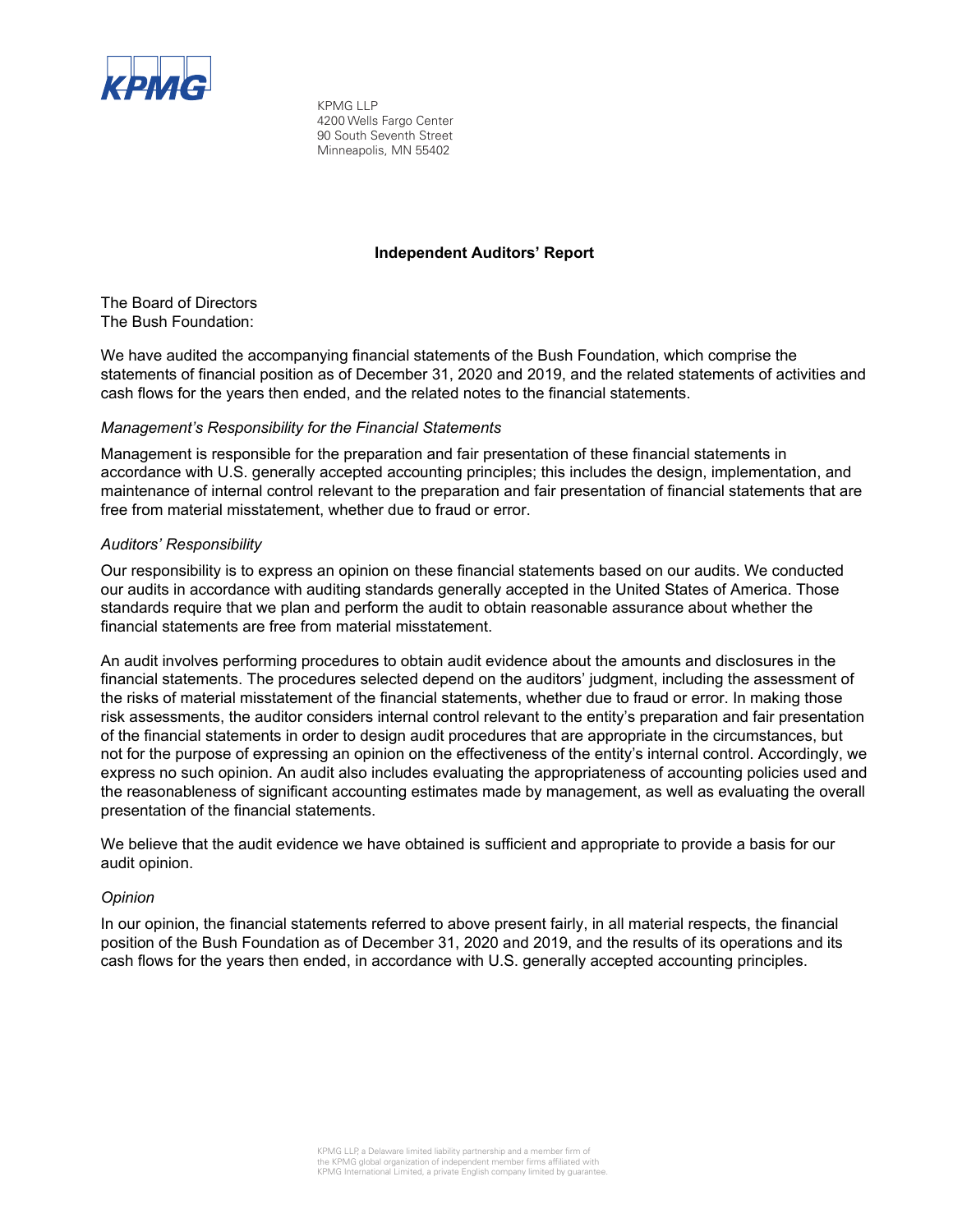

*Emphasis of Matter* 

As discussed in Note 2(h) to the financial statements, in 2019 the Bush Foundation adopted new accounting guidance, Financial Accounting Standards Board Accounting Standards Update (ASU) 2014-09, *Revenue from Contracts with Customers (Topic 606),* ASU 2016-12, *Revenue from Contracts with Customers Narrow-Scope Improvements and Practical Expedients (Topic 606)* and ASU 2018-08, *Not-for-Profit Entities (Topic 958): Clarifying the Scope and the Accounting Guidance for Contributions Received and Contributions Made*. Our opinion is not modified with respect to these matters.



Minneapolis, Minnesota July 15, 2021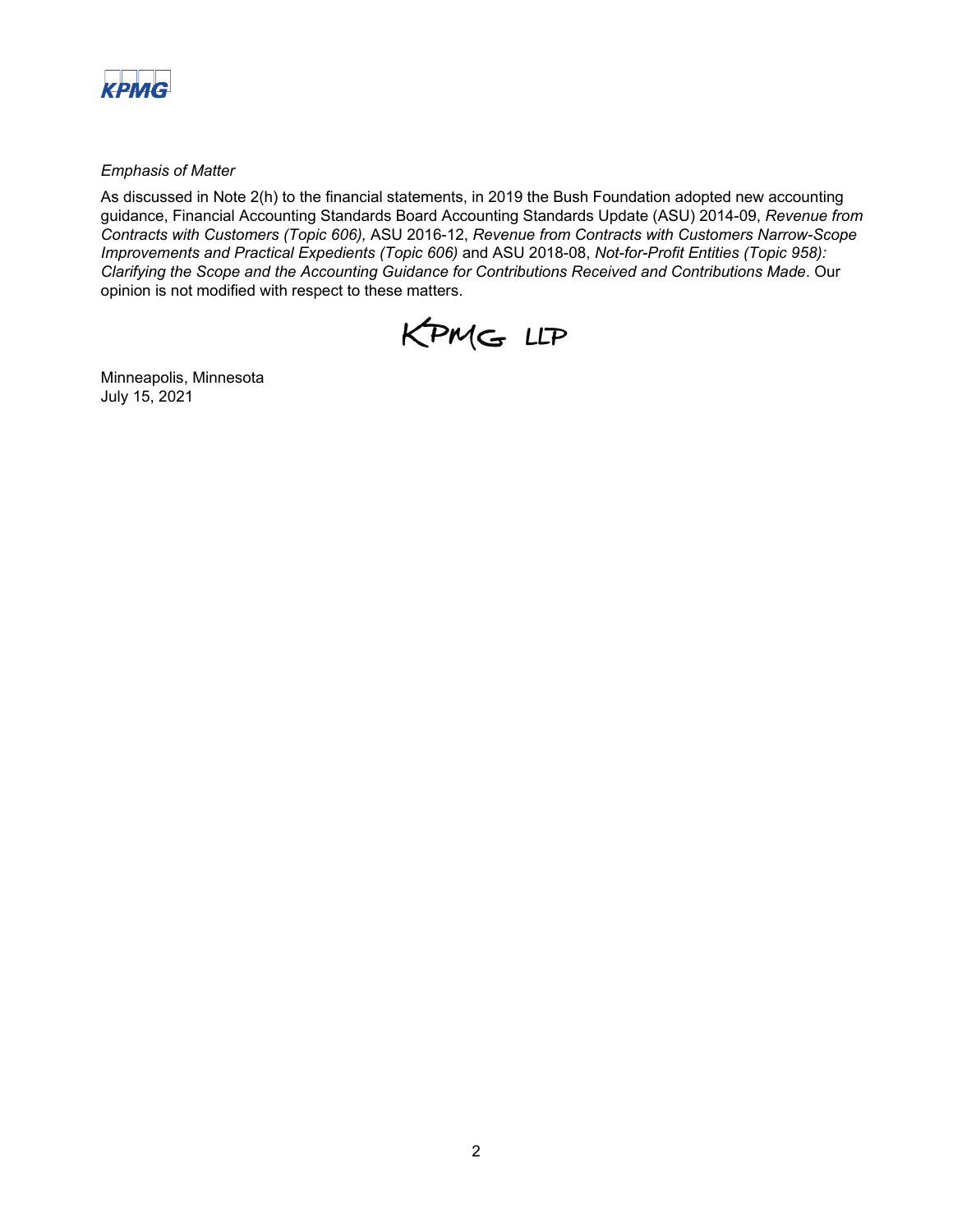### Statements of Financial Position

December 31, 2020 and 2019

(In thousands)

| <b>Assets</b>                                   | 2020            | 2019      |
|-------------------------------------------------|-----------------|-----------|
| Cash                                            | \$<br>6,601     | 111       |
| Investments and cash equivalents, at fair value | 1,594,655       | 1,078,694 |
| Program-related investments, net                | 9,168           | 6,763     |
| Dividends and interest receivable               | 817             | 668       |
| Unsettled trades receivable                     | 5,645           | 16,015    |
| Taxes receivable                                | 2,018           | 788       |
| Other assets                                    | 173             | 222       |
| <b>Total assets</b>                             | \$<br>1,619,077 | 1,103,261 |
| <b>Liabilities and Net Assets</b>               |                 |           |
| Accounts payable                                | \$<br>572       | 788       |
| Unsettled trades payable                        | 472             | 25        |
| Accrued and other liabilities                   | 1,147           | 526       |
| Taxes payable                                   | 245             | 74        |
| Deferred taxes                                  | 10,167          | 5,004     |
| Grants payable                                  | 18,843          | 16,974    |
| Bond payable                                    | 100,000         |           |
| <b>Total liabilities</b>                        | 131,446         | 23,391    |
| Net assets without donor restriction            | 1,487,631       | 1,079,870 |
| Total liabilities and net assets                | \$<br>1,619,077 | 1,103,261 |

See accompanying notes to financial statements.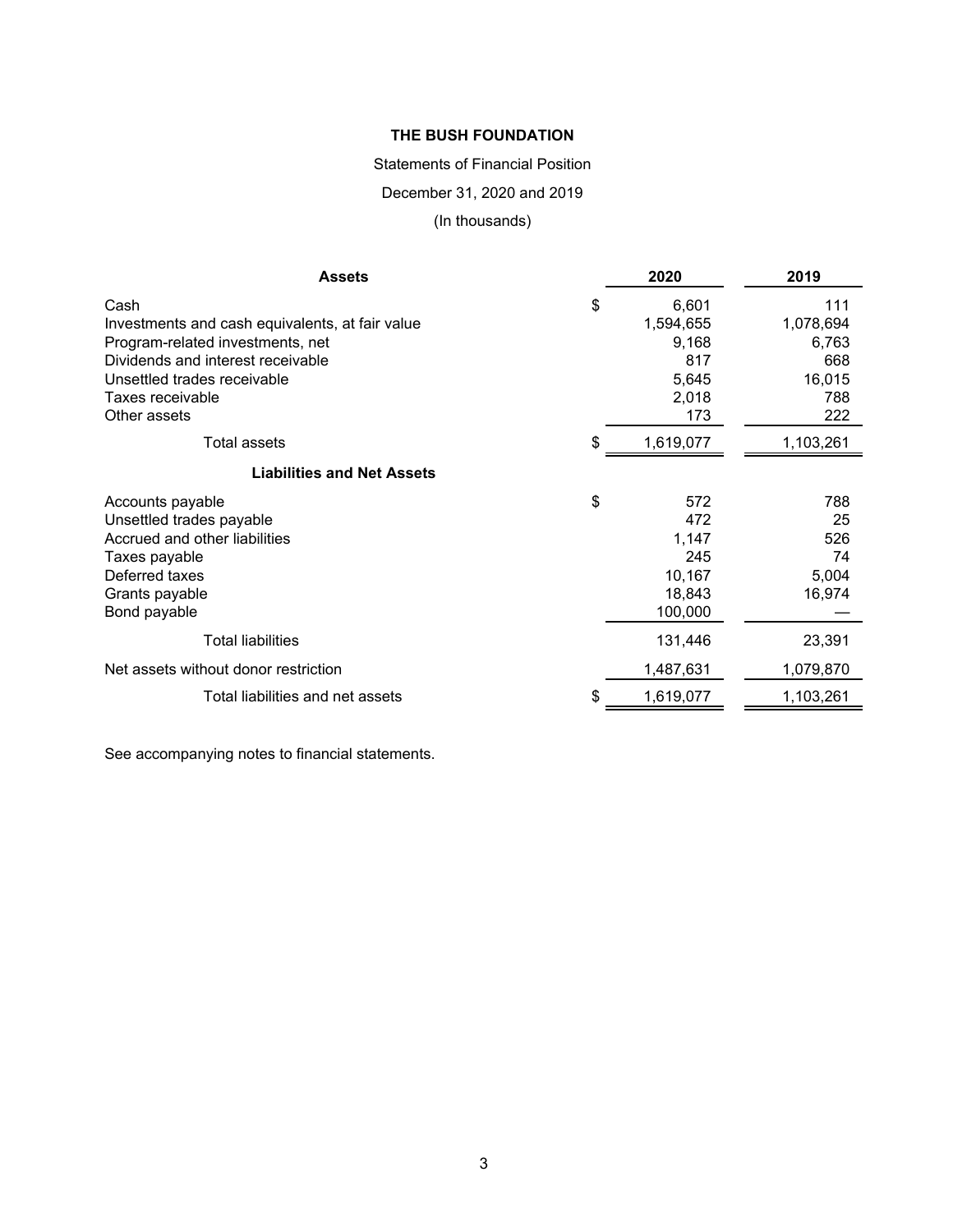# Statements of Activities

# Years ended December 31, 2020 and 2019

(In thousands)

|                                                           | 2020                | 2019      |
|-----------------------------------------------------------|---------------------|-----------|
| Revenue:                                                  |                     |           |
| Investment return, net<br>Other income                    | \$<br>458,054<br>50 | 179,211   |
|                                                           |                     |           |
| Total revenue                                             | 458,104             | 179,211   |
| Expense:                                                  |                     |           |
| Direct program expense                                    | 46,953              | 38,292    |
| General administration expense                            | 2,833               | 2,902     |
| Tax expense                                               | 557                 | 1,157     |
| Total expense                                             | 50,343              | 42,351    |
| Change in net assets without donor restriction            | 407,761             | 136,860   |
| Net assets without donor restriction at beginning of year | 1,079,870           | 943,010   |
| Net assets without donor restriction at end of year       | \$<br>1,487,631     | 1,079,870 |

See accompanying notes to financial statements.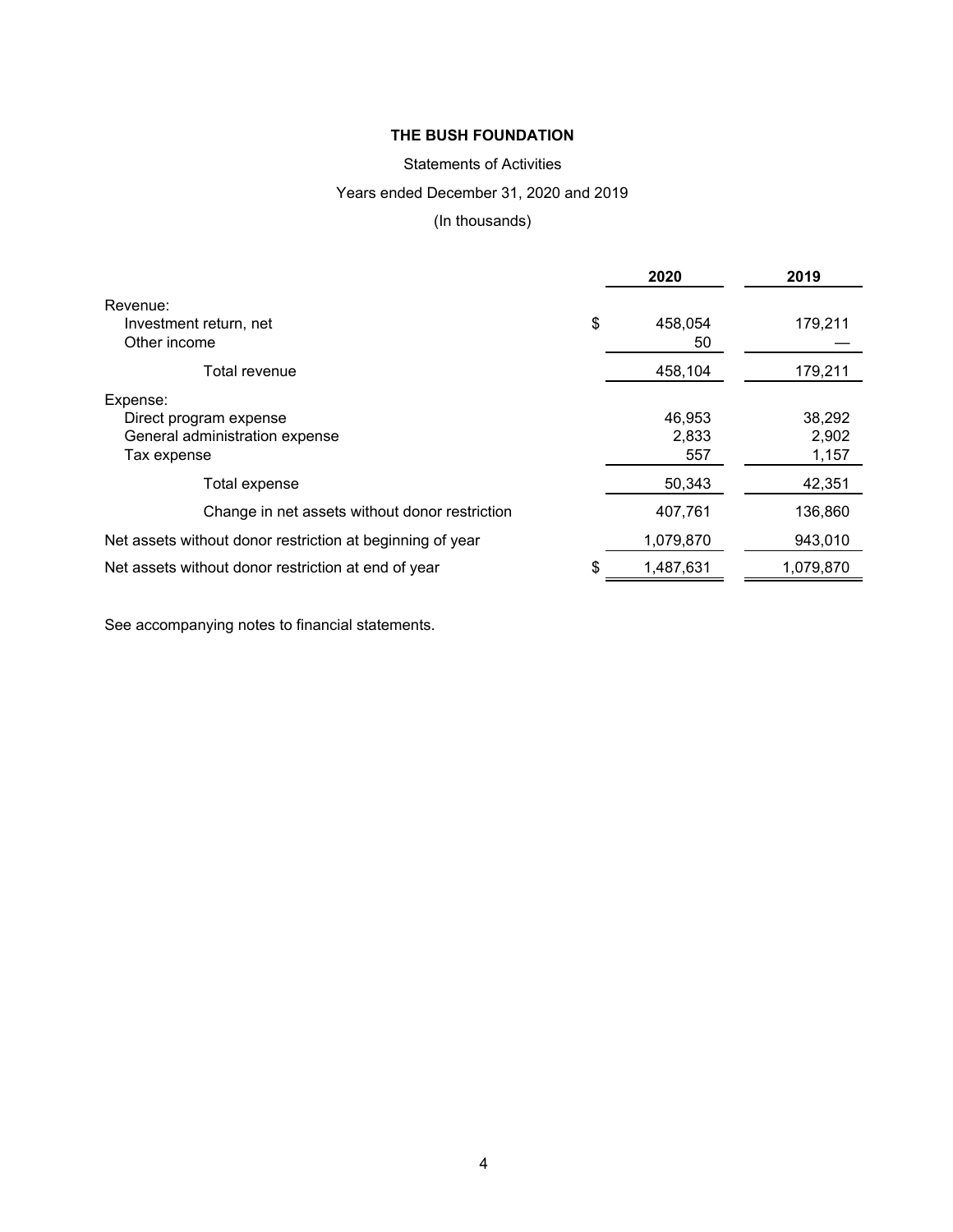# Statements of Cash Flows

# Years ended December 31, 2020 and 2019

# (In thousands)

|                                                                                                                                                                        | 2020                | 2019               |
|------------------------------------------------------------------------------------------------------------------------------------------------------------------------|---------------------|--------------------|
| Cash flows from operating activities:                                                                                                                                  |                     |                    |
| Change in net assets without donor restriction<br>Adjustments to reconcile change in net assets without donor<br>restriction to net cash used in operating activities: | \$<br>407,761       | 136,860            |
| Depreciation                                                                                                                                                           | 10                  | $\overline{7}$     |
| Realized gains on investment transactions                                                                                                                              | (96, 506)           | (79, 534)          |
| Net change in unrealized gains in fair value of investments<br>Increase in deferred taxes                                                                              | (365, 395)<br>5,163 | (95, 855)<br>4     |
| Changes in assets and liabilities:                                                                                                                                     |                     |                    |
| Dividends and interest receivable<br>Other assets                                                                                                                      | (149)<br>49         | 235<br>(76)        |
| Accounts payable and accrued and other liabilities                                                                                                                     | 405                 | 335                |
| Taxes receivable and payable                                                                                                                                           | (1,059)             | (416)              |
| Grants payable                                                                                                                                                         | 1,869               | (2, 246)           |
| Net cash used in operating activities                                                                                                                                  | (47, 852)           | (40, 686)          |
| Cash flows from investing activities:                                                                                                                                  |                     |                    |
| (Increase) decrease in unsettled trades receivable<br>(Decrease) increase in unsettled trades payable                                                                  | 10,370<br>447       | (9,785)            |
| Proceeds from sale of investments                                                                                                                                      | 281,529             | (1,291)<br>466,058 |
| Purchase of investments                                                                                                                                                | (178, 816)          | (405, 253)         |
| Funding of program-related investments                                                                                                                                 | (2, 405)            | (1, 833)           |
| Net cash provided by investing activities                                                                                                                              | 111,125             | 47,896             |
| Cash flows from financing activities:<br>Proceeds from bond issuance                                                                                                   | 100,000             |                    |
| Net cash provided by financing activities                                                                                                                              | 100,000             |                    |
| Net increase in cash and cash equivalents                                                                                                                              | 163,273             | 7,210              |
| Cash and cash equivalents at beginning of year                                                                                                                         | 12,867              | 5,657              |
| Cash and cash equivalents at end of year                                                                                                                               | \$<br>176,140       | 12,867             |
| Cash and cash equivalents:                                                                                                                                             |                     |                    |
| Cash                                                                                                                                                                   | \$<br>6,601         | 111                |
| Cash equivalents in investments                                                                                                                                        | 169,539             | 12,756             |
|                                                                                                                                                                        | \$<br>176,140       | 12,867             |
| Supplemental disclosure of cash flow information:                                                                                                                      |                     |                    |
| Cash paid during the year for taxes                                                                                                                                    | \$<br>1,641         | 1,827              |

See accompanying notes to financial statements.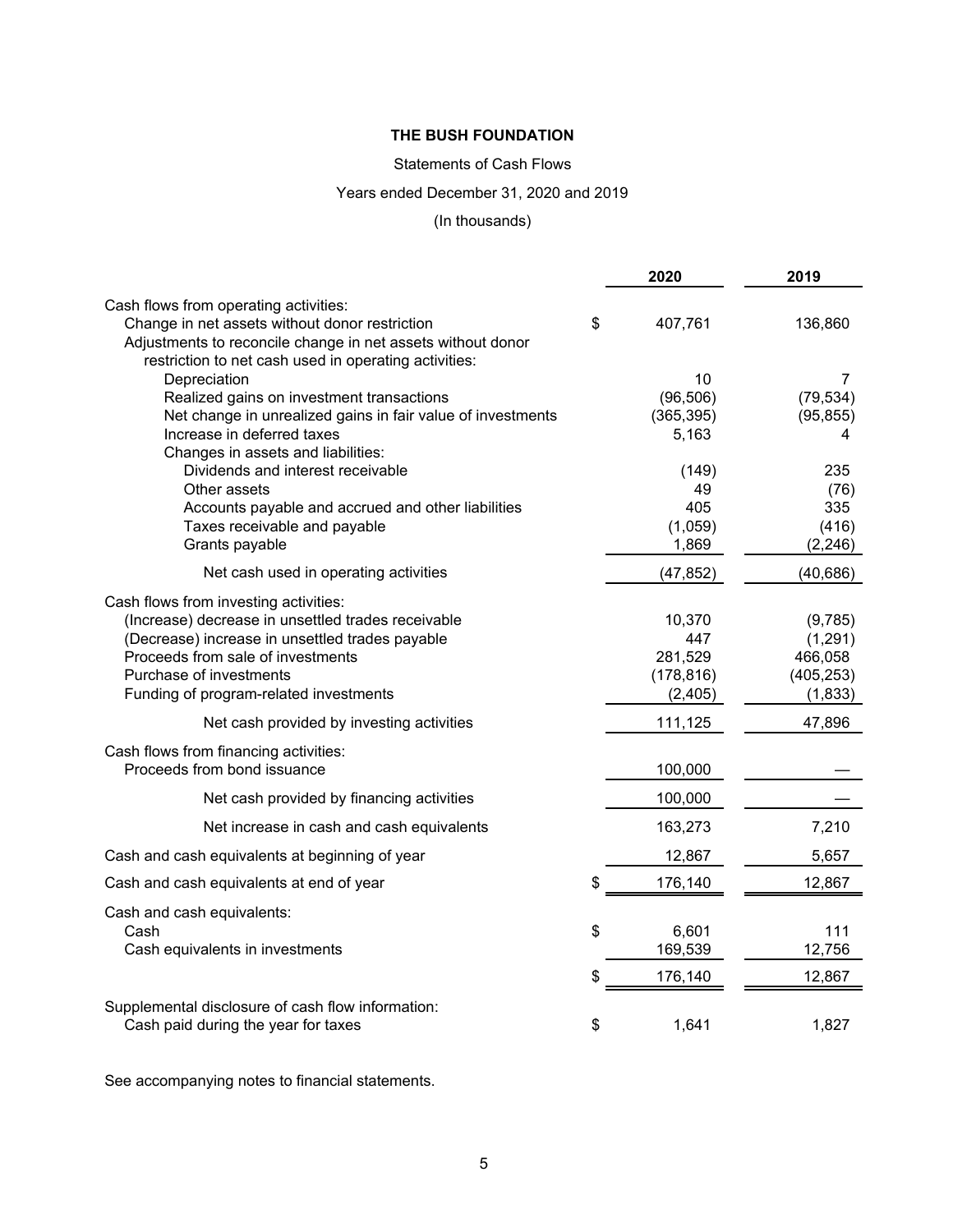Notes to Financial Statements December 31, 2020 and 2019 (In thousands)

### **(1) Organization**

The Bush Foundation (the Foundation) is an exempt private foundation that invests in great ideas and the people who power them. The Foundation serves Minnesota, North Dakota, South Dakota, and the 23 Native nations that share the same geography.

### **(2) Significant Accounting Policies**

### *(a) Basis of Accounting*

The financial statements are prepared on the accrual basis of accounting in conformity with U.S. generally accepted accounting principles.

### *(b) Tax-Exempt Status*

The Foundation is exempt from federal income tax under Section 501(c)(3) of the Internal Revenue Code (the Code) and is a private foundation as defined in Section 509(a) of the Code. The Foundation is subject to applicable state and federal unrelated business income tax and federal excise tax as discussed in note 6. A provision for unrelated business income tax and federal excise tax has been made and is included in the financial statements.

The Foundation's accounting policy provides that a tax expense or benefit from an uncertain tax position may be recognized when it is more likely than not that the position will be sustained upon examination, including resolutions of any related appeals or litigation processes, based on the technical merits. The Foundation has no uncertain tax positions resulting in an accrual of tax expense or benefit.

# *(c) Use of Estimates*

The preparation of financial statements in conformity with U.S. generally accepted accounting principles (GAAP) requires the Foundation to make estimates and assumptions that affect the reported amounts of assets and liabilities and revenues and expenses during the year. Actual results could differ from those estimates.

### *(d) Investments and Cash Equivalents*

Investments in equity securities that are traded on national or international securities exchanges are carried at fair value, based upon quoted market prices provided by external investment managers and the Foundation's custodian. Corporate and debt securities are valued using market quotations obtained from broker-dealers or pricing services and are carried at fair value. Mutual funds and common and collective trusts are recorded at net asset value (NAV), which represents a readily determinable fair value.

Investments held in alternative structures including equity limited partnerships, private equity limited partnerships and related structures, real asset funds, and hedge funds are recorded at NAV as a practical expedient to fair value based on estimates provided by the respective investment managers if quoted market values are not readily determinable. See additional disclosures in note 3.

Purchases and sales of investments are recorded on the trade-date basis. Interest and dividend income are recorded when earned. Realized gains and losses are recorded as the difference between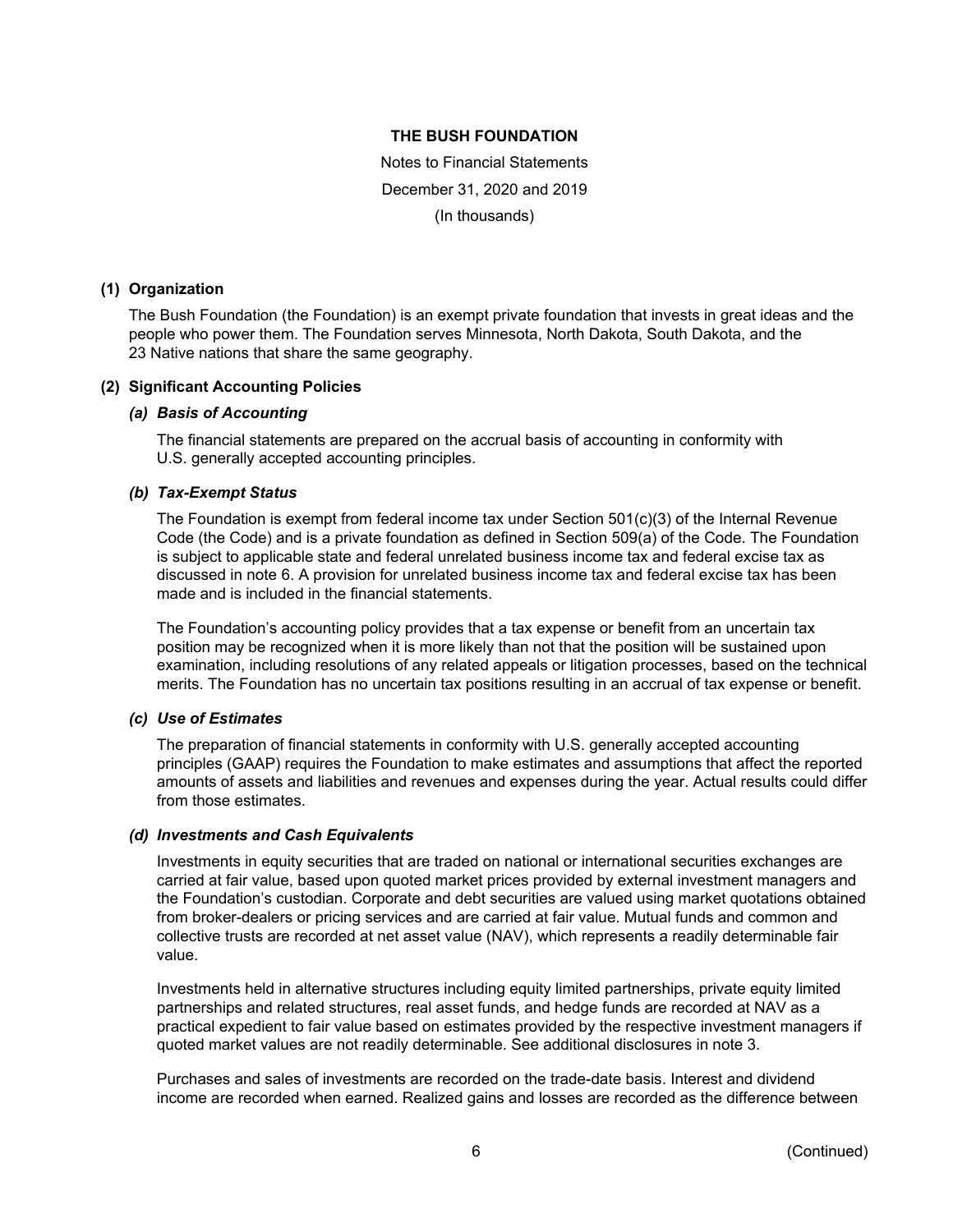Notes to Financial Statements December 31, 2020 and 2019 (In thousands)

historical cost and the amount of cash proceeds received when sold. Unrealized gains and losses are recorded as the change in fair value of investments during the year.

The Foundation considers all interest-bearing deposits, money market accounts, and short-term investments purchased with original maturities of three months or less to be cash equivalents.

#### *(e) Unsettled Trades Receivable or Payable*

The amounts receivable or payable for investments with settlements pending result from the sales or purchases of investments made prior to the end of the fiscal year but settled after the fiscal year-end.

#### *(f) Fair Value of Financial Instruments*

The carrying values of dividends and interest receivable, unsettled trades receivable and payable, accounts payable, and accrued and other liabilities are reasonable estimates of their fair value due to the short-term nature of these financial instruments. Investments and program-related investments (PRIs) are stated at fair value, except that PRI loans are stated at the face value of the loan, net of any allowance for uncollectible or permanently impaired loans. Grants payable approximate fair value by discounting multi-year grants.

### *(g) Grants, Net of Cancellations*

Grants are recorded as an expense when the Foundation makes an unconditional award. Payment of grants reduces the resulting liability incurred at the time of the award. Cancellations of grants occur principally when the grantees do not meet the grant terms or when terms are adjusted and are reflected as a reduction of grant expense. Cancellations were \$0 and \$69 in 2020 and 2019, respectively. Grants awarded, net of cancellations, were \$37,510 and \$30,127 for the years ended December 31, 2020 and 2019, respectively.

### *(h) Implementation of New Accounting Standards*

On May 28, 2014, the Financial Accounting Standards Board (FASB) issued Accounting Standards Update (ASU) 2014-09, *Revenue from Contracts with Customers (Topic 606)*. The guidance supersedes the current revenue recognition guidance, including industry-specific guidance. The guidance introduces a five-step model to achieve its core principle of the entity recognizing revenue to depict the transfer of goods or services to customers at an amount that reflects the consideration to which the entity expects to be entitled in exchange for those goods or services. Additionally, on May 9, 2016, the FASB issued ASU 2016-12, *Revenue from Contracts with Customers Narrow-Scope Improvements and Practical Expedients (Topic 606)*. The guidance amends ASU 2014-09 to clarify the guidance on assessing collectability, presentation of sales taxes, noncash consideration, completed contracts, and contract modifications at transition. The Foundation adopted this guidance on January 1, 2019. The adoption of this standard did not have a material impact on the financial statements.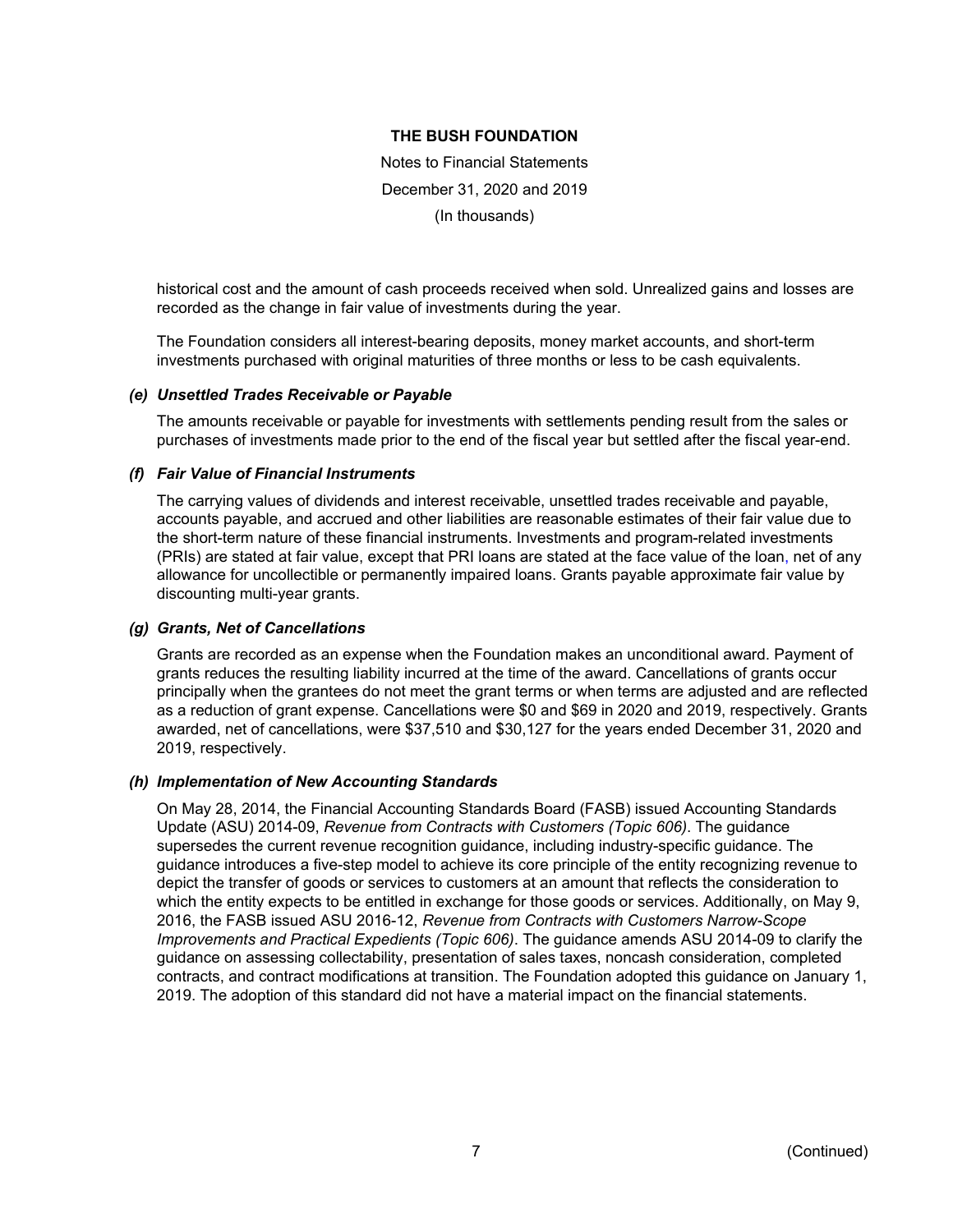Notes to Financial Statements December 31, 2020 and 2019 (In thousands)

In June 2018, the FASB issued ASU 2018-08, *Not-for-Profit Entities (Topic 958): Clarifying the Scope and the Accounting Guidance for Contributions Received and Contributions Made*. This standard provides guidance on recognizing contributions made and received for not-for-profit entities. The contributions received portion of the standard is effective for annual periods beginning after December 15, 2018, and the contributions made portion of the standard is effective for annual periods beginning after December 15, 2019. The adoption of this standard did not have a material impact on the financial statements in 2019 or 2020.

In August 2018, the FASB issued ASU 2018-13, *Fair Value Measurement (Topic 820): Disclosure Framework – Changes to the Disclosure requirements for Fair Value Measurement,* which modifies the disclosure requirements on fair value measurements in Topic 820. The ASU removes the requirement to disclose the amount of and reasons for transfers between Level 1 and Level 2 of the fair value hierarchy, including the policy for timing of transfers between levels; the description of valuation processes for Level 3 fair value measurement; and, for nonpublic entities, the changes in unrealized gains and losses from measurements held at the end of the reporting period. However, in lieu of a rollforward for Level 3 fair value measurements, a nonpublic entity is required to disclose the transfers into and out of Level 3 of the fair value hierarchy and purchase and issues of Level 3 assets and liabilities. The Foundation has adopted ASU 2018-13 as of January 1, 2020. There was no impact to the Foundation's financial statements with the adoption.

### *(i) Reclassifications*

Certain prior period amounts have been reclassified to conform with the current year presentation.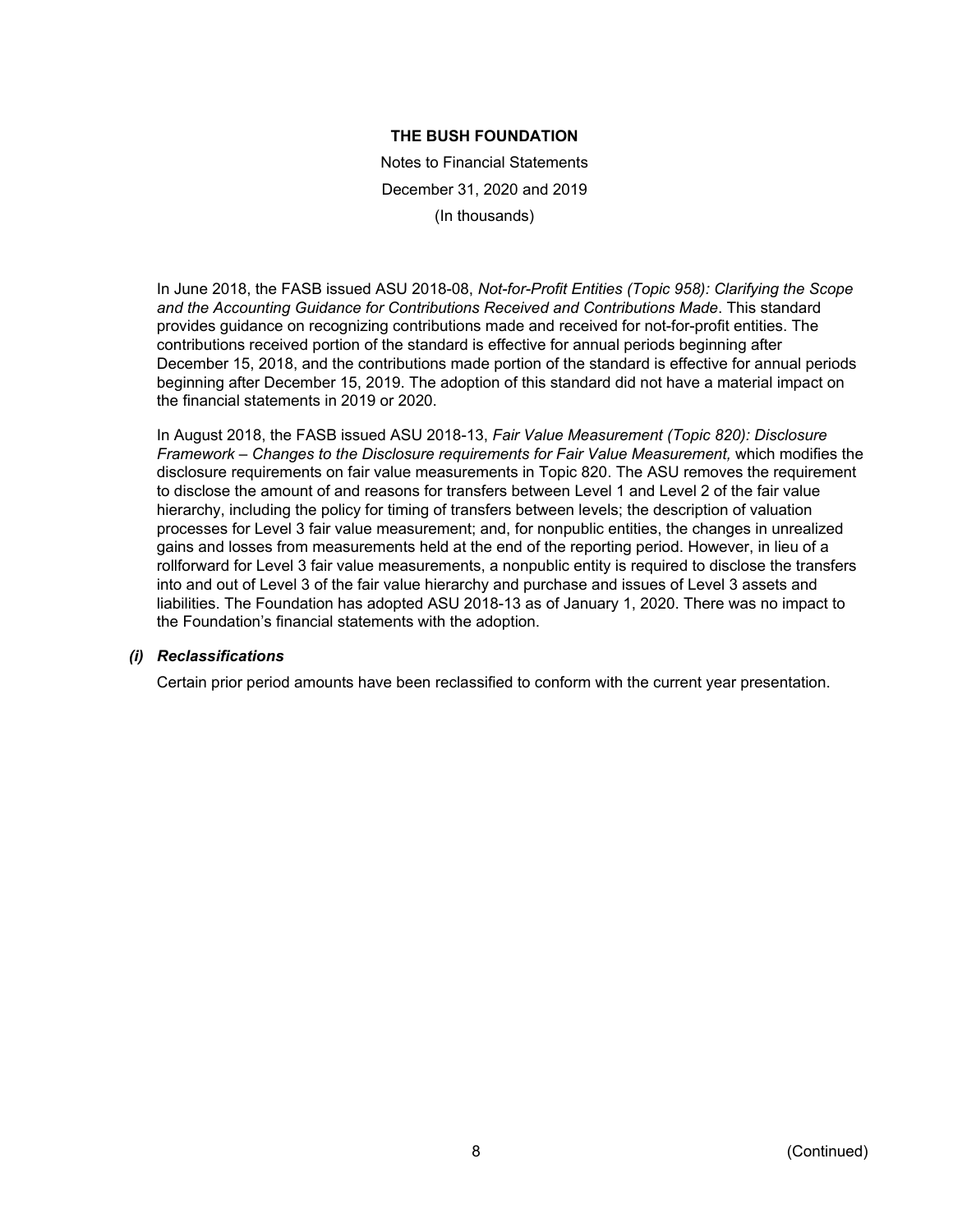# Notes to Financial Statements December 31, 2020 and 2019 (In thousands)

### **(3) Investments and Cash Equivalents**

Investments and cash equivalents at fair value consisted of the following:

|                                                            | 2020            | 2019      |
|------------------------------------------------------------|-----------------|-----------|
| Cash equivalents                                           | \$<br>169,539   | 12,781    |
| Corporate and debt securities                              | 144,485         | 89,797    |
| Mutual funds and common and collective trusts:             |                 |           |
| Fixed income funds                                         | 1,549           | 68,448    |
| International equity funds                                 | 141,161         | 119,630   |
| Equity funds                                               | 14,935          | 10,658    |
| Real asset funds                                           |                 | 6,643     |
| Hedge strategy funds                                       | 5,075           | 9,981     |
| Equity securities:                                         |                 |           |
| U.S. equities                                              | 50,264          | 43,878    |
| International equities                                     | 16,982          | 12,819    |
| Total marketable investments                               | 543,990         | 374,635   |
| Alternative investments:                                   |                 |           |
| Multistrategy hedge funds                                  | 60,019          | 57,555    |
| Long/short hedge funds                                     | 57,469          | 41,395    |
| Fixed income hedge funds                                   | 45              | 48        |
| Real asset funds                                           | 14,367          | 19,504    |
| Equity limited partnerships                                | 135,561         | 133,095   |
| Private equity limited partnerships and related structures | 783,204         | 452,462   |
| Total alternative investments                              | 1,050,665       | 704,059   |
| Total                                                      | \$<br>1,594,655 | 1,078,694 |

The Foundation follows Accounting Standards Codification Topic 820, *Fair Value Measurement* (ASC 820), which establishes a three-level fair value hierarchy that prioritizes the inputs to valuation techniques used to measure fair value. The hierarchy gives the highest priority to unadjusted quoted prices in active markets for identical assets or liabilities (Level 1 measurements) and lowest priority to unobservable inputs (Level 3 measurements). The three levels of the fair value hierarchy under ASC 820 are described below:

• Level 1 – quoted prices in active markets for identical securities. Mutual funds, U.S. equities, and international equities traded on securities exchanges are carried at fair value based upon closing market quotations on such exchange on the date of valuation or, in the absence of sales, at values based on the closing bid price or last sale price on the previous trading day. Common and collective trusts are valued using the NAV as a readily determinable fair value. Investments in cash equivalents include money market securities that are valued at closing net asset value.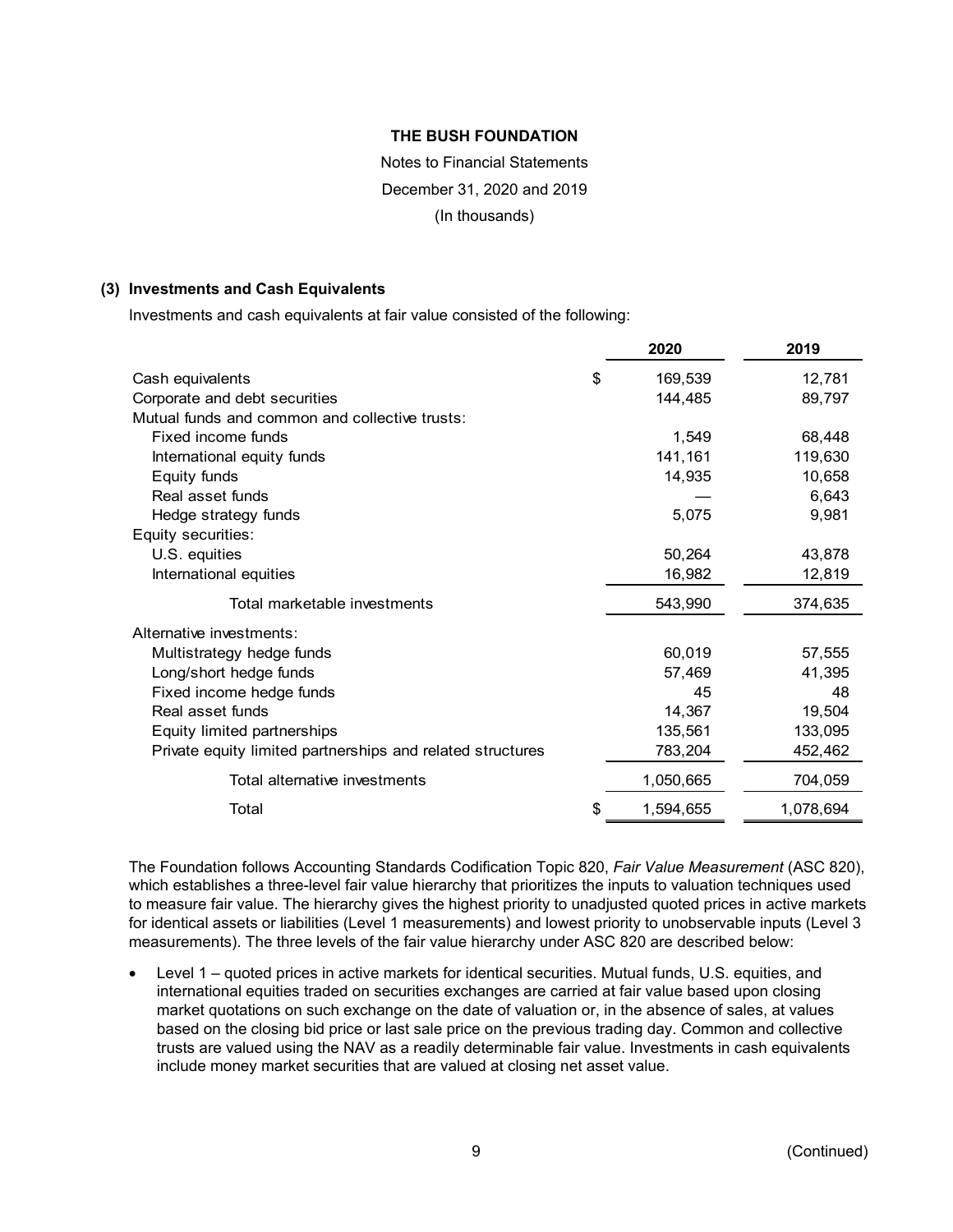Notes to Financial Statements December 31, 2020 and 2019 (In thousands)

- Level 2 other significant observable inputs (including quoted prices for similar securities, interest rates, credit risk, etc.). The current fair values of corporate and debt securities are provided by an independent pricing service, but where an active market exists, are valued using market quotations obtained from broker-dealers or quotation systems.
- Level 3 significant unobservable inputs that are not corroborated by observable market data. The Foundation does not hold any Level 3 investments.

The inputs or methodology used for valuing securities are not necessarily an indication of the risk associated with investing in those securities. There have been no changes in the valuation methodologies used as of December 31, 2020 and 2019.

The summary of inputs used to value the Foundation's investments measured on a recurring basis as of December 31, 2020 is as follows:

|                                        |    | Level 1 | Level 2 | Level 3 | Total     |
|----------------------------------------|----|---------|---------|---------|-----------|
| Cash equivalents                       | \$ | 169,539 |         |         | 169,539   |
| Corporate and debt securities          |    |         | 144,485 |         | 144,485   |
| Mutual funds and common and            |    |         |         |         |           |
| collective trusts:                     |    |         |         |         |           |
| Fixed income funds                     |    | 1,549   |         |         | 1,549     |
| International equity funds             |    | 141,161 |         |         | 141,161   |
| Equity funds                           |    | 14,935  |         |         | 14,935    |
| Real asset funds                       |    |         |         |         |           |
| Hedge strategy funds                   |    | 5,075   |         |         | 5,075     |
| Equity securities:                     |    |         |         |         |           |
| U.S. equities                          |    | 50,264  |         |         | 50,264    |
| International equities                 |    | 16,982  |         |         | 16,982    |
| Marketable investments                 |    | 399,505 | 144,485 |         | 543,990   |
| Investments measured at net asset      |    |         |         |         |           |
| value as a practical expedient $(1)$ . |    |         |         |         |           |
| Alternative investments                |    |         |         |         | 1,050,665 |
| Total alternative investments          |    |         |         |         | 1,050,665 |
| Total investments                      | S  | 399,505 | 144,485 |         | 1,594,655 |

 $(1)$  Certain investments that are measured at fair value using the net asset value per share (or its equivalent) as a practical expedient have not been categorized in the fair value hierarchy. The fair value amounts presented in this table are intended to permit reconciliation of the fair value hierarchy to the amounts presented in the statements of financial position.

The Foundation did not have any transfers into or out of Level 3 during the year ended December 31, 2020.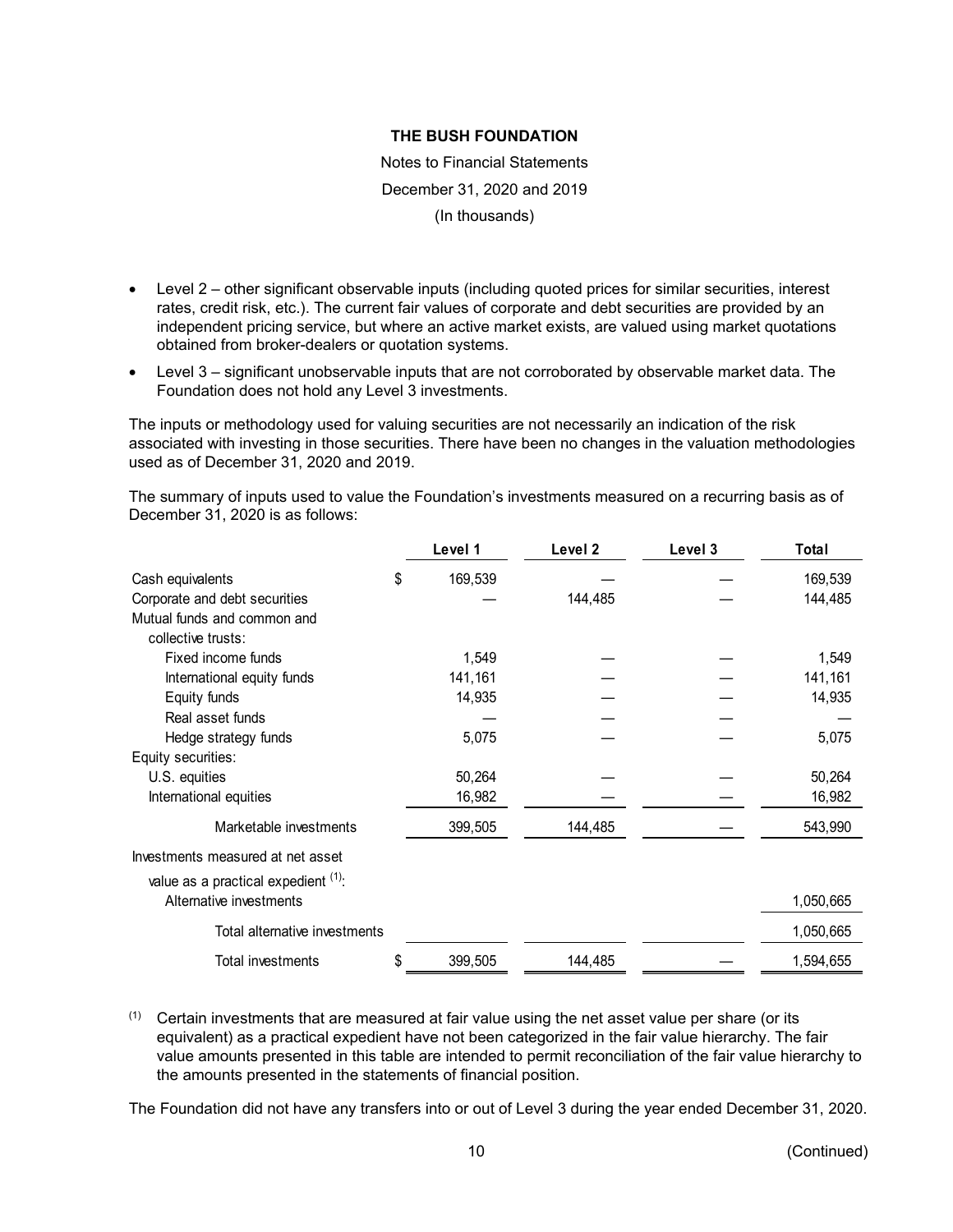Notes to Financial Statements December 31, 2020 and 2019 (In thousands)

The summary of inputs used to value the Foundation's investments measured on a recurring basis as of December 31, 2019 is as follows:

|                                     |    | Level 1 | Level 2 | Level 3 | <b>Total</b> |
|-------------------------------------|----|---------|---------|---------|--------------|
| Cash equivalents                    | \$ | 12,781  |         |         | 12,781       |
| Corporate and debt securities       |    |         | 89,797  |         | 89,797       |
| Mutual funds and common and         |    |         |         |         |              |
| collective trusts:                  |    |         |         |         |              |
| Fixed income funds                  |    | 68,448  |         |         | 68,448       |
| International equity funds          |    | 119,630 |         |         | 119,630      |
| Equity funds                        |    | 10,658  |         |         | 10,658       |
| Real asset funds                    |    | 6,643   |         |         | 6,643        |
| Hedge strategy funds                |    | 9,981   |         |         | 9,981        |
| Equity securities:                  |    |         |         |         |              |
| U.S. equities                       |    | 43,878  |         |         | 43,878       |
| International equities              |    | 12,819  |         |         | 12,819       |
| Marketable investments              |    | 284,838 | 89,797  |         | 374,635      |
| Investments measured at net asset   |    |         |         |         |              |
| value as a practical expedient (1). |    |         |         |         |              |
| Alternative investments             |    |         |         |         | 704,059      |
| Total alternative investments       |    |         |         |         | 704,059      |
| Total investments                   | S. | 284,838 | 89,797  |         | 1,078,694    |

(1) Certain investments that are measured at fair value using the net asset value per share (or its equivalent) as a practical expedient have not been categorized in the fair value hierarchy. The fair value amounts presented in this table are intended to permit reconciliation of the fair value hierarchy to the amounts presented in the statements of financial position.

The Foundation did not have any transfers into or out of Level 3 during the year ended December 31, 2019.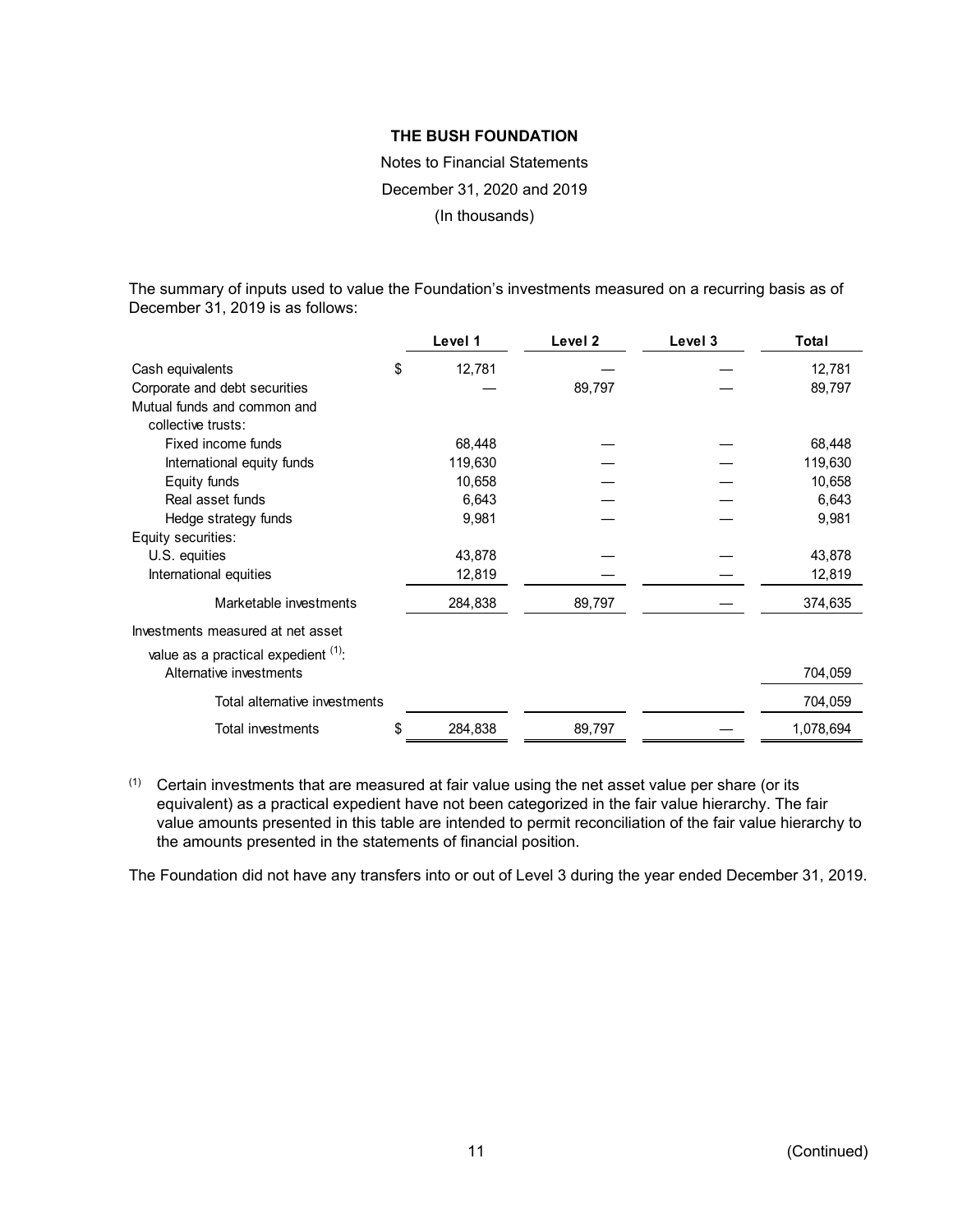Notes to Financial Statements December 31, 2020 and 2019 (In thousands)

The following is a summary of the investments valued using NAV as a practical expedient and the related unfunded commitments and redemption restrictions associated with each major category at December 31, 2020:

|                                                    | <b>Fair value</b> | Unfunded<br>commitments | <b>Redemption</b><br>frequency<br>ranges | <b>Redemption</b><br>notice<br>period |
|----------------------------------------------------|-------------------|-------------------------|------------------------------------------|---------------------------------------|
| Alternative investments:                           |                   |                         |                                          |                                       |
| Multistrategy hedge funds (a) \$                   | 60.019            |                         | $none - quarterly$                       | $65 - 90$ days                        |
| Long/short hedge funds (b)                         | 57.469            |                         | monthly $-$ annually                     | $30 - 90$ days                        |
| Fixed income hedge funds (c)                       | 45                |                         | none                                     | none                                  |
| Real asset funds (d)                               | 14.367            | 10,767                  | none                                     | none                                  |
| Equity limited partnerships (e)                    | 135.561           |                         | quarterly                                | 60 days                               |
| Private equity limited<br>partnerships and related |                   |                         |                                          |                                       |
| structures (f)                                     | 783,204           | 98,911                  | none                                     | none                                  |
| Total                                              | \$<br>1,050,665   | 109,678                 |                                          |                                       |

The following is a summary of the investments valued using NAV as a practical expedient and the related unfunded commitments and redemption restrictions associated with each major category at December 31, 2019:

|                                                    |      | <b>Fair value</b> | <b>Unfunded</b><br>commitments | <b>Redemption</b><br>frequency<br>ranges | <b>Redemption</b><br>notice<br>period |
|----------------------------------------------------|------|-------------------|--------------------------------|------------------------------------------|---------------------------------------|
| Alternative investments:                           |      |                   |                                |                                          |                                       |
| Multistrategy hedge funds (a)                      | - \$ | 57,555            |                                | $none - quarterly$                       | 65-90 days                            |
| Long/short hedge funds (b)                         |      | 41.395            |                                | $none - annually$                        | $45 - 90$ days                        |
| Fixed income hedge funds (c)                       |      | 48                |                                | none                                     | none                                  |
| Real asset funds (d)                               |      | 19.504            | 14.133                         | none                                     | none                                  |
| Equity limited partnerships (e)                    |      | 133.095           |                                | monthly $-$ quarterly                    | $5 - 60$ days                         |
| Private equity limited<br>partnerships and related |      |                   |                                |                                          |                                       |
| structures (f)                                     |      | 452.462           | 84.484                         | none                                     | none                                  |
| Total                                              | \$   | 704.059           | 98,617                         |                                          |                                       |

(a) This category includes direct investments in multistrategy hedge funds that invest in both fixed income and equity instruments. The managers of these funds have the flexibility to adjust their allocations between fixed income and equity investments based on their particular strategy and view of the market. These funds have various redemption and notice of redemption requirements that generally limit the Foundation's ability to liquidate them in a short period of time.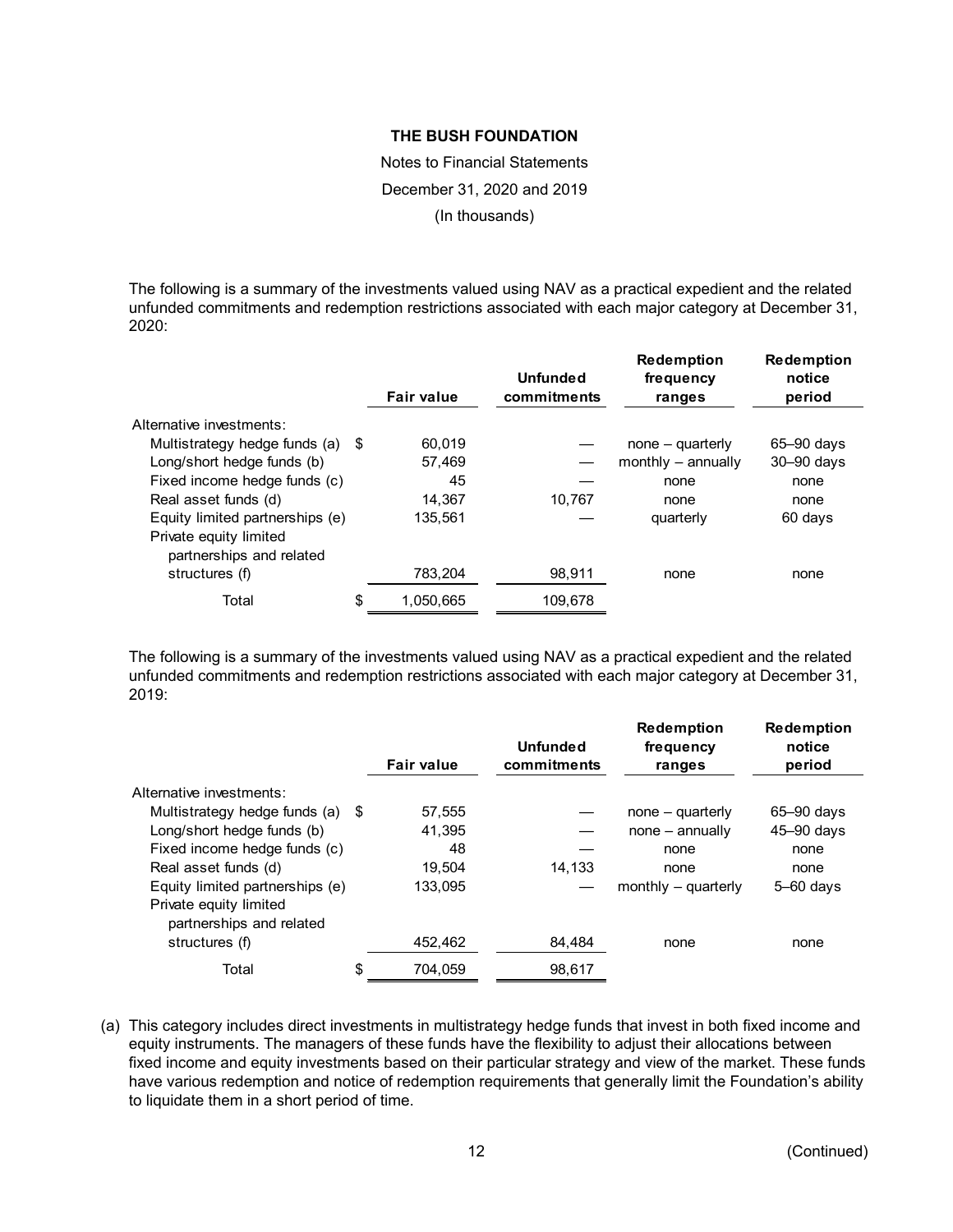Notes to Financial Statements December 31, 2020 and 2019 (In thousands)

- (b) This category includes direct investments in long/short hedge funds that invest in equity securities by taking either a long position in a company's equity securities, expecting the price will rise, or a short position, expecting the price will decline. The managers of these funds have the flexibility to change their exposure based on their view of particular securities and the overall market. Long/short hedge funds are generally less volatile than long-only equity funds and have higher manager fees. These funds have various redemption and notice of redemption requirements that generally limit the Foundation's ability to liquidate them in a short period of time.
- (c) This category includes direct investments in a fixed income hedge fund that invested in debt securities, including corporate debt, mortgage debt, and sovereign debt. The Foundation has requested full redemption of this fund as of December 31, 2020 and will continue to receive distributions as the illiquid investments are realized.
- (d) This category includes direct investments in real asset funds, generally through limited partnerships, that invest in commercial real estate, infrastructure projects, and natural resources. These investments cannot be redeemed with the funds. Distributions from each fund will be received as the underlying investments and fund are liquidated. It is estimated that the underlying assets of the funds will be liquidated over the next one to ten years.
- (e) This category includes an equity limited partnership that holds long and short positions primarily in equity securities of companies within the S&P 500 Index and on stock exchanges in emerging market countries. Derivative instruments, such as forward contracts, futures, options, and swaps, may be used to attempt to hedge existing long and short positions in order to maximize returns and reduce risks. The equity limited partnership fund allows quarter-end withdrawals upon prior written notice, subject to performance and balance restrictions that could limit the Foundation's ability to liquidate within the specified time period.
- (f) This category includes private equity limited partnerships and related structures that invest in private companies. These investments cannot be redeemed with the funds. Distributions from each fund will be received as the underlying investments and fund are liquidated. It is estimated that the underlying assets of the funds will be liquidated over the next one to ten years.

In 2019, this category also included a related structure called a business development corporation that invested in private debt with middle market companies. This investment could not be redeemed until a public offering or listing of the shares was completed, which occurred in 2020 resulting in the underlying investment being reclassified as marketable U.S. equity securities.

The Foundation's alternative investments in hedge funds (categories (a) and (b) above) are redeemable with the fund at NAV under the original terms of the partnership agreements and/or subscription agreements and based on operations of the underlying funds. However, it is possible that these redemption rights may be restricted or eliminated by the funds in the future in accordance with the underlying fund agreements. The Foundation's alternative investments in real asset funds and private equity limited partnerships (categories (d) and (f) above) cannot be redeemed with the funds. Due to the nature of the investments held by the funds, changes in market conditions and the economic environment may significantly impact the NAV of the funds and, consequently, the fair value of the Foundation's interests in the funds. The Foundation's alternative investments in equity limited partnerships (category (e) above) are redeemable with the fund at NAV subject to redemption restrictions noted above.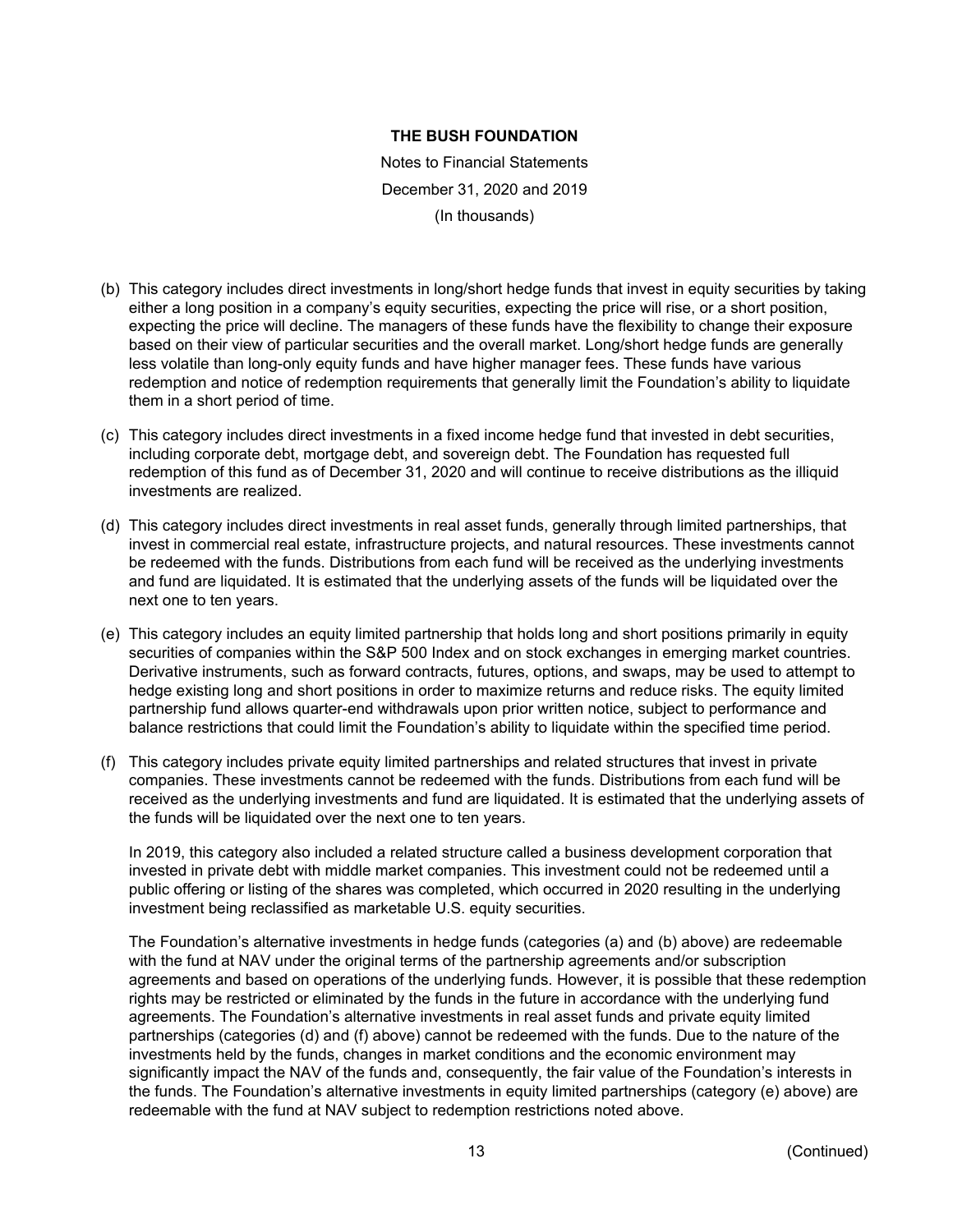# Notes to Financial Statements December 31, 2020 and 2019

(In thousands)

Components of Investment return, net:

|                                                                                | 2020          | 2019    |
|--------------------------------------------------------------------------------|---------------|---------|
| <b>Dividends</b>                                                               | \$<br>758     | 3,454   |
| <b>Interest</b>                                                                | 3,039         | 3,138   |
| Other investment income                                                        | 38            | 238     |
| Realized gains on investment transactions                                      | 96,506        | 79,534  |
| Net change in unrealized gains (losses), net of deferred<br>federal excise tax | 360,232       | 95,855  |
|                                                                                | 460,573       | 182,219 |
| Less investment related fees                                                   | (2,519)       | (3,008) |
| Investment return, net                                                         | \$<br>458,054 | 179,211 |

### **(4) Program-Related Investments**

In accordance with Section 4944 of the Internal Revenue Code, the Foundation is permitted to make Program-Related Investments (PRIs) that are related to its philanthropic programs. A PRI is defined as an investment: (i) whose primary purpose is to further the exempt objectives of the foundation, (ii) where the production of income or appreciation in property is not a significant purpose, and (iii) which is not used to lobby or support lobbying. The Foundation's PRIs consist of low-interest loans with varying repayment terms and a private equity limited partnership interest in a social business seed fund. These PRIs are anticipated to have lower returns or higher risks than the institutional market for these types of investments. In the year of the investment, the Foundation receives a credit toward its IRS distribution requirement. To the extent the investment is recovered and not recycled by the Foundation, the recovery is recognized as a negative distribution, increasing its distribution requirement in the year that it is received.

# *(a) Loan PRIs*

The Foundation's loan portfolio includes low-interest loans invested in not-for-profit entities. The loans are carried at cost, which approximates fair value. The loans support the Foundation's impact investing strategy of making a positive impact on the region it serves and on equity issues in capital markets. Repayment of the outstanding loan amounts is scheduled through 2031; most of the loans require interest-only payments with a full principal payment due at the end of the term. In the event that a loan PRI is determined to be uncollectible, or the value is permanently impaired, the Foundation may establish an allowance for the uncollectible amount. An allowance for loan PRIs is established based on an annual review of the portfolio by management. An allowance of \$1,000 was recorded at December 31, 2020. No allowances were recorded at December 31, 2019.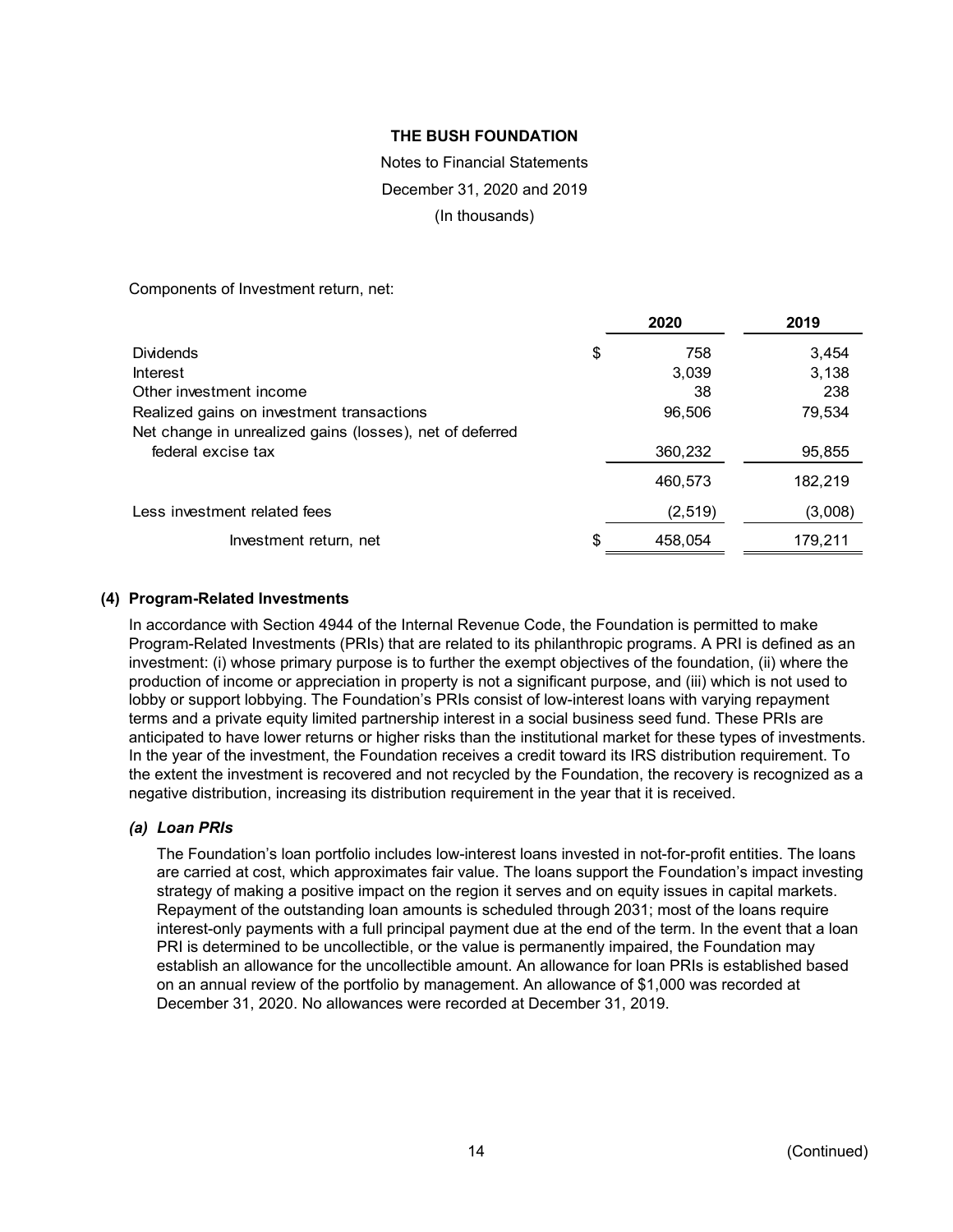Notes to Financial Statements December 31, 2020 and 2019 (In thousands)

### *(b) Equity PRIs*

The Foundation's equity portfolio includes a private equity investment in a social business seed fund. The equity investment supports its impact investing strategy of making a positive impact on the region it serves and on equity issues in capital markets. The equity PRI is recorded using the net asset value as a practical expedient to fair value based on estimates provided by the investment manager if quoted market values are not readily determinable. At December 31, 2020, the Foundation had remaining capital commitments on its equity portfolio of \$600.

### **(5) Liquidity and Availability**

The Foundation regularly monitors liquidity required to meet its operating needs, liabilities, and other obligations as they become due. As of December 31, 2020 and 2019, the Foundation has ample cash, cash equivalents, and investments to cover operating expense needs within the next year. The following assets could be readily made available within one year of the statement of financial position to meet general expenditures:

|                                                            | 2020          | 2019      |
|------------------------------------------------------------|---------------|-----------|
| Financial assets:                                          |               |           |
| Cash                                                       | \$<br>6.601   | 111       |
| Investments and cash equivalents                           | 1,594,655     | 1,078,694 |
| Dividends and interest receivable                          | 817           | 668       |
| Unsettled trades receivable                                | 5,645         | 16,015    |
| Taxes receivable                                           | 2,018         | 788       |
| Less investments valued at NAV unavailable within one year | (797,844)     | (472,283) |
| Financial assets available within one year                 |               |           |
| to meet general expenditures                               | \$<br>811,892 | 623,993   |

The Foundation maintains liquidity guidelines for its investment portfolio to ensure operating cash is available for grants and expenses. The guidelines require at least 5% of assets be maintained in investments that can be liquidated within one month; at least 10% of assets be maintained in investments that can be liquidated within three months; and at least 20% of assets be maintained in investments that can be liquidated within six months.

# **(6) Federal Taxes and Distribution Requirements**

*Federal Excise Taxes* – In fiscal year 2020, the Foundation is subject to a 1.39% excise tax on its taxable net investment income, which principally includes income from investments plus net realized capital gains (net capital losses, however, are not deductible). In fiscal year 2019 and prior, the Foundation was subject to a 2% excise tax on its taxable net investment income. Tax on net investment income was reduced from 2% to 1% for any taxable year in which the Foundation's qualifying distributions met certain requirements prescribed by Internal Revenue Code Section 4940(e). The Foundation did not meet these requirements in 2019, and accordingly, the federal excise tax expense was based upon the standard 2% tax rate.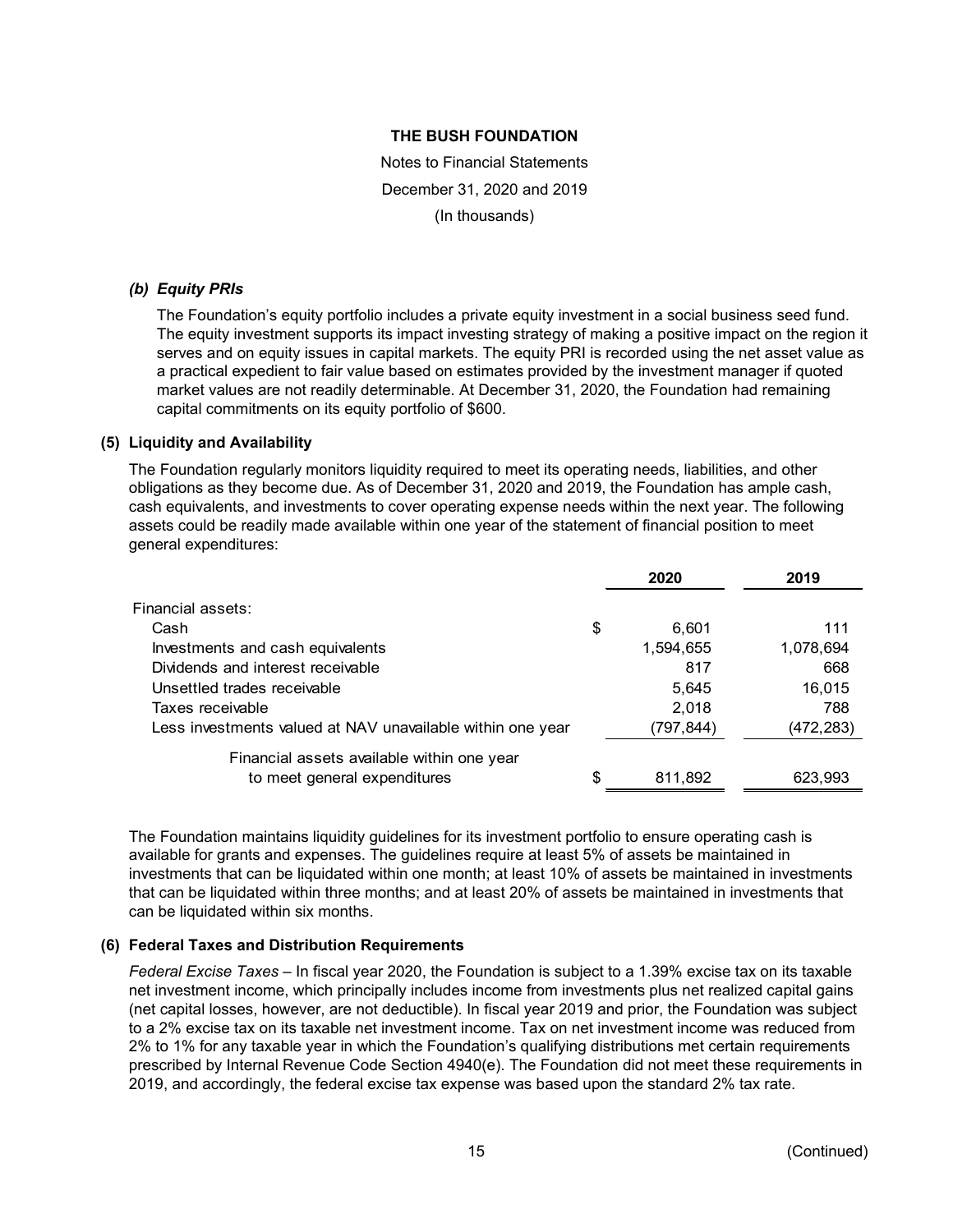Notes to Financial Statements December 31, 2020 and 2019 (In thousands)

Deferred federal excise taxes arise from unrealized gains in the market value of investments, as well as from differences in the recognition of income from certain investments (timing differences). As of December 31, 2020, and 2019, the Foundation had unrealized gains in the market value of investments and has recorded a deferred tax liability of \$10,167 and \$5,004, respectively.

*Distribution Requirements* – The Foundation is subject to distribution requirements of the Internal Revenue Code. Accordingly, within one year after the end of each fiscal year, it must distribute 5% of the average market value of its assets as defined in the Code. The investments includible for the 5% distribution requirement are exclusive of those investments deemed to be held for charitable activities (representing 1.5% of the investments). Qualifying distributions are determined on a cash basis and include grant payments and certain other expenses incurred by the Foundation. The Foundation has complied with distribution requirements through December 31, 2020.

*Unrelated Business Income Taxes* – In accordance with Section 511(a)(1) of the Code, the Foundation is subject to corporate tax rates on net income earned from unrelated business activities. The Foundation's investments produce varying amounts of unrelated business income depending on the performance of and levels of debt of the underlying investments.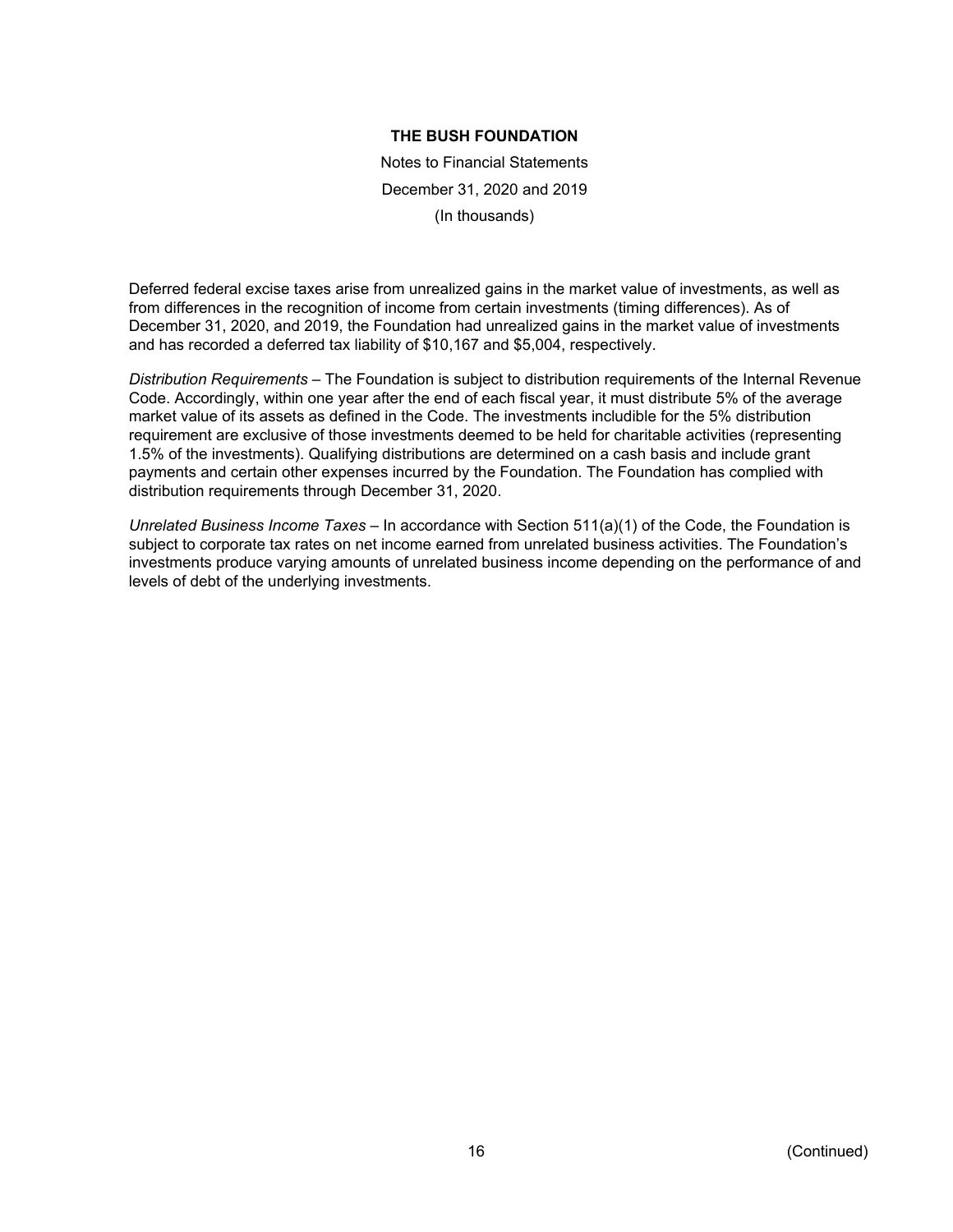Notes to Financial Statements December 31, 2020 and 2019 (In thousands)

#### **(7) Functional Expenses**

The Foundation's operating expenses have been categorized between direct program and general administration expenses in the accompanying statements of activities based on management's judgement and classification of direct program activity. Management analyzes expenses as incurred and charges them to direct program or general administration expenses based on their nature. General administration expenses do not include those which constitute direct conduct or direct supervision of the Foundation's programs. The detail of expenses for the years ended December 31, 2020 and 2019 is as follows:

|                                          | <b>Direct</b><br>program | General<br>administration | ZUZU<br>Total<br>expenses |
|------------------------------------------|--------------------------|---------------------------|---------------------------|
| Grants, net of cancellations             | \$<br>38,510             |                           | 38,510                    |
| Non-grant expenses:                      |                          |                           |                           |
| Salaries and benefits                    | 4,009                    | 1,871                     | 5,880                     |
| Consulting                               | 1,917                    | 36                        | 1,953                     |
| Convenings expense                       | 911                      |                           | 911                       |
| Communications expense                   | 363                      |                           | 363                       |
| Staff travel, expense, and development   | 45                       | 25                        | 70                        |
| Rent and utilities                       |                          | 327                       | 327                       |
| Board expenses                           |                          | 288                       | 288                       |
| <b>Bond interest</b>                     | 332                      |                           | 332                       |
| <b>Professional fees</b>                 | 229                      | 111                       | 340                       |
| Other                                    | 637                      | 175                       | 812                       |
|                                          | 46,953                   | 2,833                     | 49,786                    |
| Excise and unrelated business income tax |                          |                           |                           |
| expense                                  |                          | 557                       | 557                       |
| Total expenses                           | \$<br>46,953             | 3,390                     | 50,343                    |

**2020**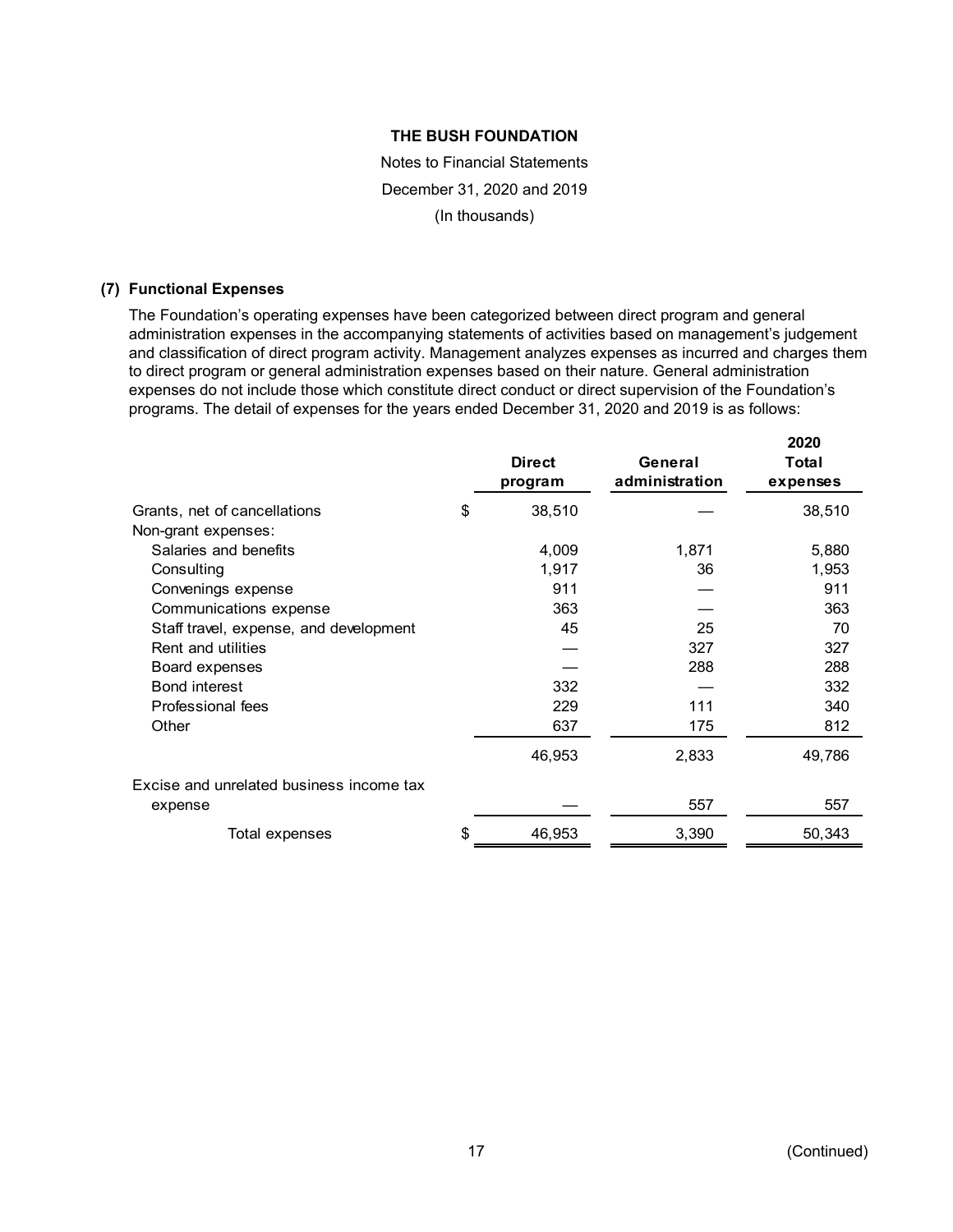# Notes to Financial Statements December 31, 2020 and 2019

(In thousands)

|                                          | <b>Direct</b><br>program | General<br>administration | 2019<br>Total<br>expenses |
|------------------------------------------|--------------------------|---------------------------|---------------------------|
| Grants, net of cancellations             | \$<br>30,127             |                           | 30,127                    |
| Non-grant expenses:                      |                          |                           |                           |
| Salaries and benefits                    | 4,426                    | 1,731                     | 6,157                     |
| Consulting                               | 1,700                    | 45                        | 1,745                     |
| Convening expense                        | 1,162                    |                           | 1,162                     |
| Communication expense                    | 374                      |                           | 374                       |
| Staff travel, expense, and development   | 266                      | 52                        | 318                       |
| Rent and utilities                       |                          | 342                       | 342                       |
| Board payments and expense               |                          | 309                       | 309                       |
| Professional fees                        | 61                       | 97                        | 158                       |
| Other expense                            | 176                      | 326                       | 502                       |
|                                          | 38,292                   | 2,902                     | 41,194                    |
| Excise and unrelated business income tax |                          |                           |                           |
| expense                                  |                          | 1,157                     | 1,157                     |
| Total expenses                           | \$<br>38,292             | 4,059                     | 42,351                    |

### **(8) Retirement Plan**

The Foundation has a defined contribution retirement plan managed by Teachers Insurance and Annuity Association of America. In 2020 and 2019, the amount of the employer contribution was 8% of the employee's salary and a 2:1 employer match on employee contributions up to a maximum of 4% of the employee's salary, subject to the maximum includible compensation limit per Section 401(a)(17) of the Code. The expense of the plan for 2020 and 2019 was \$521 and \$544, respectively.

The Foundation has a nonqualified deferred compensation 457(b) plan for the benefit of certain employees of the Foundation who are eligible to participate in the plan. The Foundation does not make contributions to the plan. There is no expense to the Foundation for this plan.